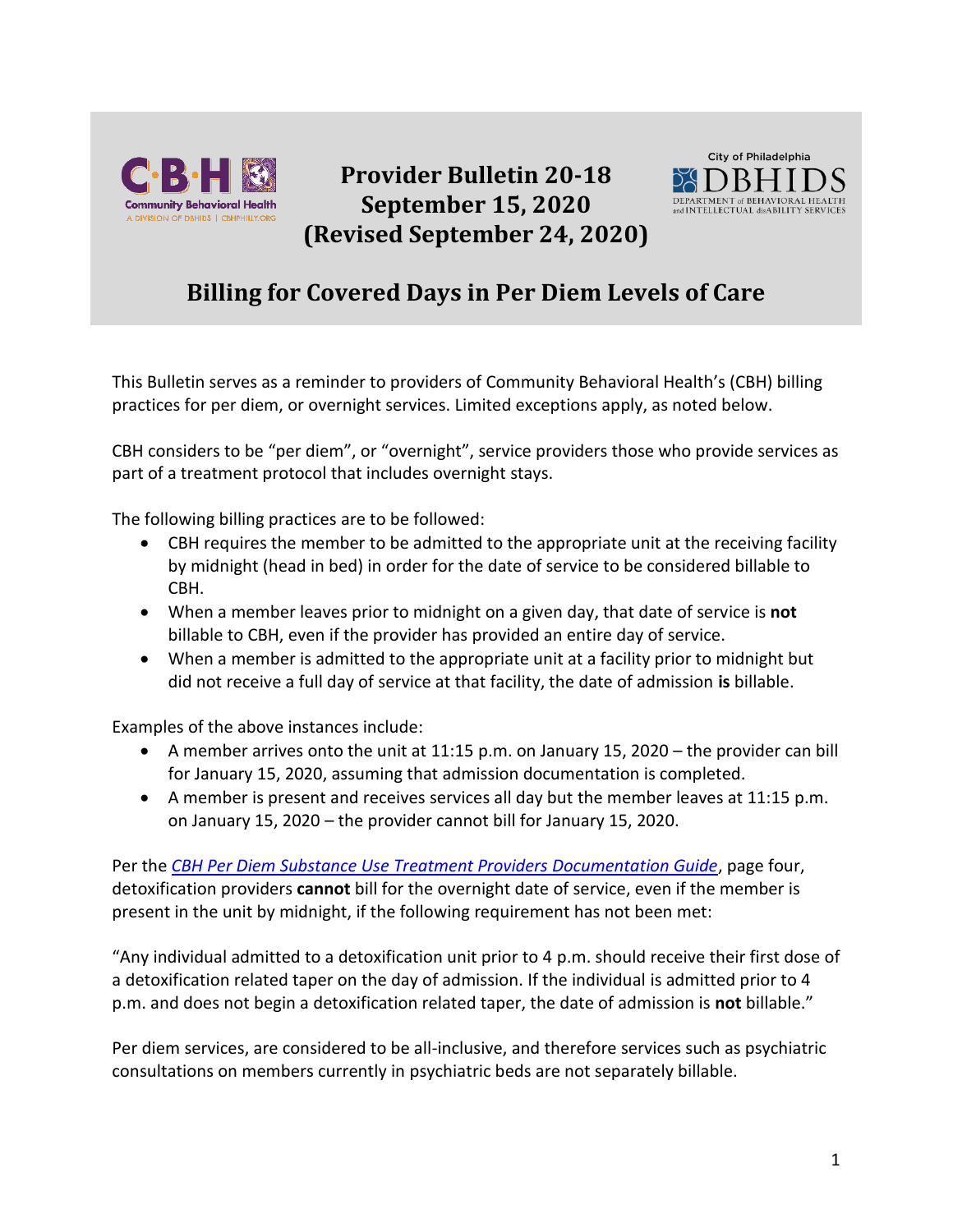The date of discharge is **not** billable, as outlined in the *[CBH Provider Manual](https://cbhphilly.org/cbh-providers/oversight-and-monitoring/cbh-provider-manual/)*, Section 5.1.3.6, which states, "the day of discharge from inpatient treatment does not count for units of service."

**Members who leave per diem providers temporarily:** When a member leaves a per diem program, whether for a visit to an emergency room, medical or psychiatric hospital, sleep study, home visit pass, as an AFA (Against Facility Advice), or any other reason, and returns to the facility on the following day, the date of discharge/exit is **not** billable, as the member was not present at the facility at midnight as noted above. Per diem substance abuse providers are reminded that CBH does not pay a "bed hold rate" for members who leave for any reason, including AFAs, hospitalizations, overnight passes, or emergency room visits that span overnight.

The content of this Bulletin replaces *[CBH Provider Manual](https://cbhphilly.org/cbh-providers/oversight-and-monitoring/cbh-provider-manual/)* Section 3.9.3. "Residential Addictions Treatment 3.9.3.1. Discharge and Re-entry", which stated that when a member is in a medical or psychiatric hospital, detoxification and rehabilitation providers and assigned CBH Care Managers were to continue to review cases, and if the member is not to return, a discharge date will be determined. This Bulletin clarifies that the last covered day is the last full day the member spent at the facility, regardless of whether there is a plan for the member to return.

## **Notification to CBH:**

Providers are reminded that per the *[CBH Provider Manual](https://cbhphilly.org/cbh-providers/oversight-and-monitoring/cbh-provider-manual/)*, which has been updated to reflect the following, CBH is to be notified of all discharges for per diem levels of care within one day of discharge. Providers can contact their Clinical Care Manager or, if it is outside of normal business hours, the Clinical Management PES line to notify CBH of the discharge. The authorization number will then be reduced for any unused units.

> **3.8. Reporting Discharges/Leaves 3.8.1. Planned Discharges** For services reviewed telephonically, discharge reviews are completed with the Clinical Care Manager within one business day of discharge.

**3.8.2. Against Medical Advice, Administrative Discharge, and AWOL** If the member is not in a facility overnight for any reason other than clinical, planned discharge, or leave, for all services providing 24-hour monitoring and treatment, the facility must:

- Verbally inform CBH within 24 hours, providing any known contacts for the members (family, significant other, etc.)
- Fax a completed copy of the Significant Incident Report (SIR) Form **within 24 hours** to CBH Quality Management at 215-413-7132.

Upon return to the per diem provider, the provider should call their assigned Clinical Care Manager or, if it is outside of normal business hours, the Clinical Management PES line to receive a new authorization number for the new admission.